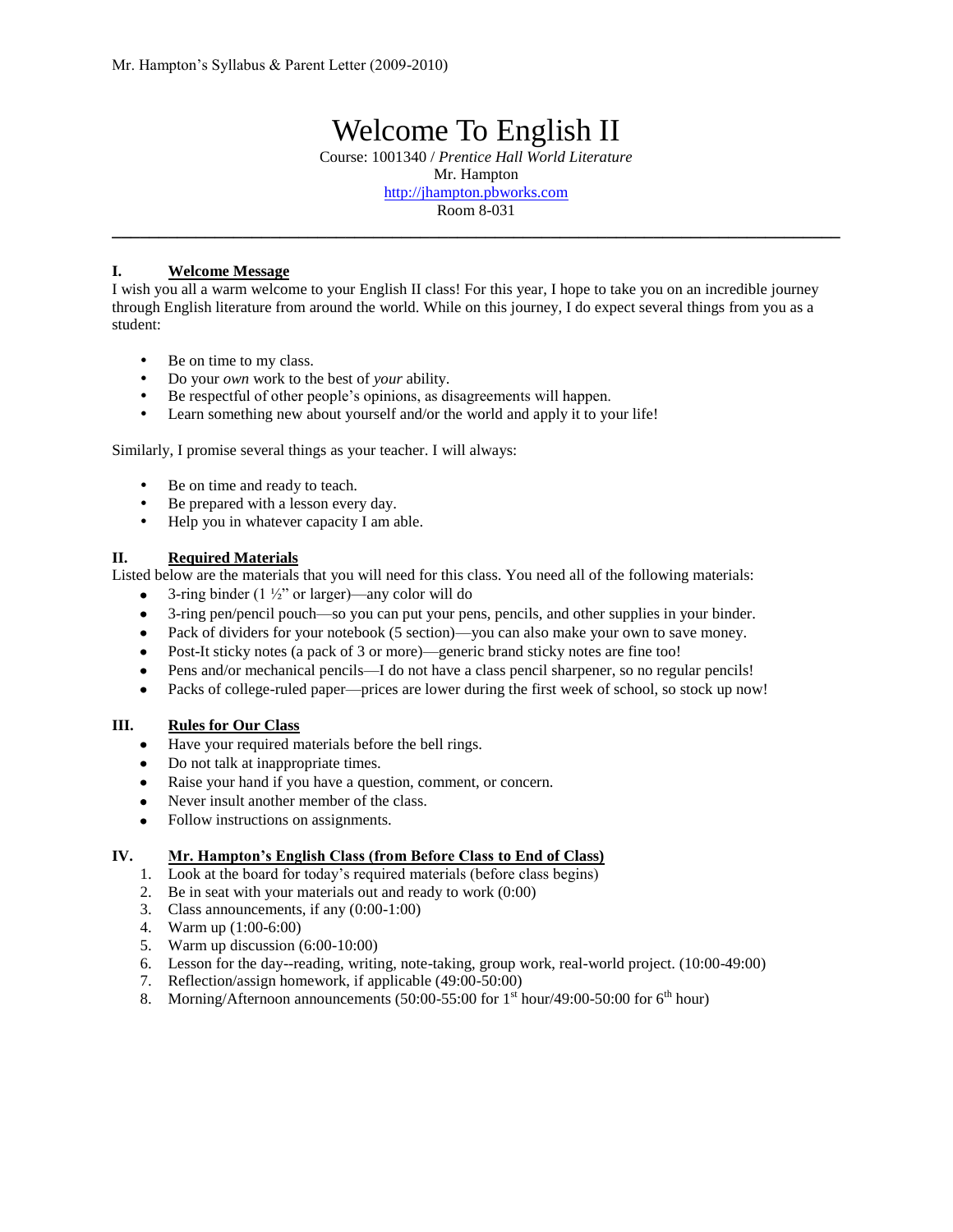### **V. Make Up Work Policy and Procedure**

Getting make up work is what separates a passing student from a failing student. Failure to get your make up work when you are absent *will* result in a failing grade for this class. Remember, it is *your responsibility* to get your make up work. The make up work policy for Marion County Schools states:

"The student shall have **one (1) day** for each day of absence, excused or unexcused, to make up any work that he/she has missed."

To make it easier to get your make up work, I have devised the following 3-step system—if you use the steps I have outlined below in order, you greatly increase your chances of getting your work and passing this class.

STEP 1: Check the class website (**jhampton.pbworks.com**) and click on "Make Up Work." You can do this from home if you have Internet access, or from the school library. If you do not have Internet access at home or cannot get to the library before class, skip to STEP 2. You can make up everything from this website except quizzes, projects, and tests. If you need to make up a quiz, project, or test, skip to STEP 3.

STEP 2: Check with one or both of your "buddies." Later this week, I will assign you two other "buddies" in the class. You will exchange phone numbers and/or email addresses. If you were absent on a given day, chances are one or both of your "buddies" were in class. You can make up everything from your "buddies" except quizzes, projects, and tests. If you need to make up a quiz, project, or test, skip to STEP 3.

STEP 3: Make an appointment to see Mr. Hampton before or after school. See Mr. Hampton after class for available times. A minimum of 20 minutes before the bell is required to receive your make up work. You can make up everything from your appointment, including quizzes, projects, and tests.

### **VI. Late Work Policy**

Late work is accepted on a case-by-case basis. See Mr. Hampton before or after school for more information.

### **VII. Plagiarism and Cheating**

I will only accept work that is original and was written by you. Anyone suspected of cheating and/or plagiarizing will be referred to the discipline office. A confirmed case of plagiarism will result in suspension from school. Both the person who gave the assignment and the person who copied it will receive a 0% on the assignment.

### **VIII. Cell Phones and Electronic Devices**

According to school policy, cell phones and other electronic devices, including iPods and other music players, are not permitted inside my classroom. Most of you own cell phones and music players, but they are not to be taken out during my class at any time.

### **IX. Behavior Interventions**

Some people in this class will, at times, break the rules. I follow this 3-step procedure for dealing with rule-breakers:

STEP 1: Non-Verbal/Verbal Warning STEP 2: Behavior Contract STEP 3: Referral to Discipline

# **X. How Your Grade Is Determined**

| Quizzes           | 10% |
|-------------------|-----|
| <b>Class Work</b> | 20% |
| Homework          | 10% |
| <b>Tests</b>      | 30% |
| Projects          | 20% |
| Participation     | 10% |
|                   |     |
|                   |     |

100%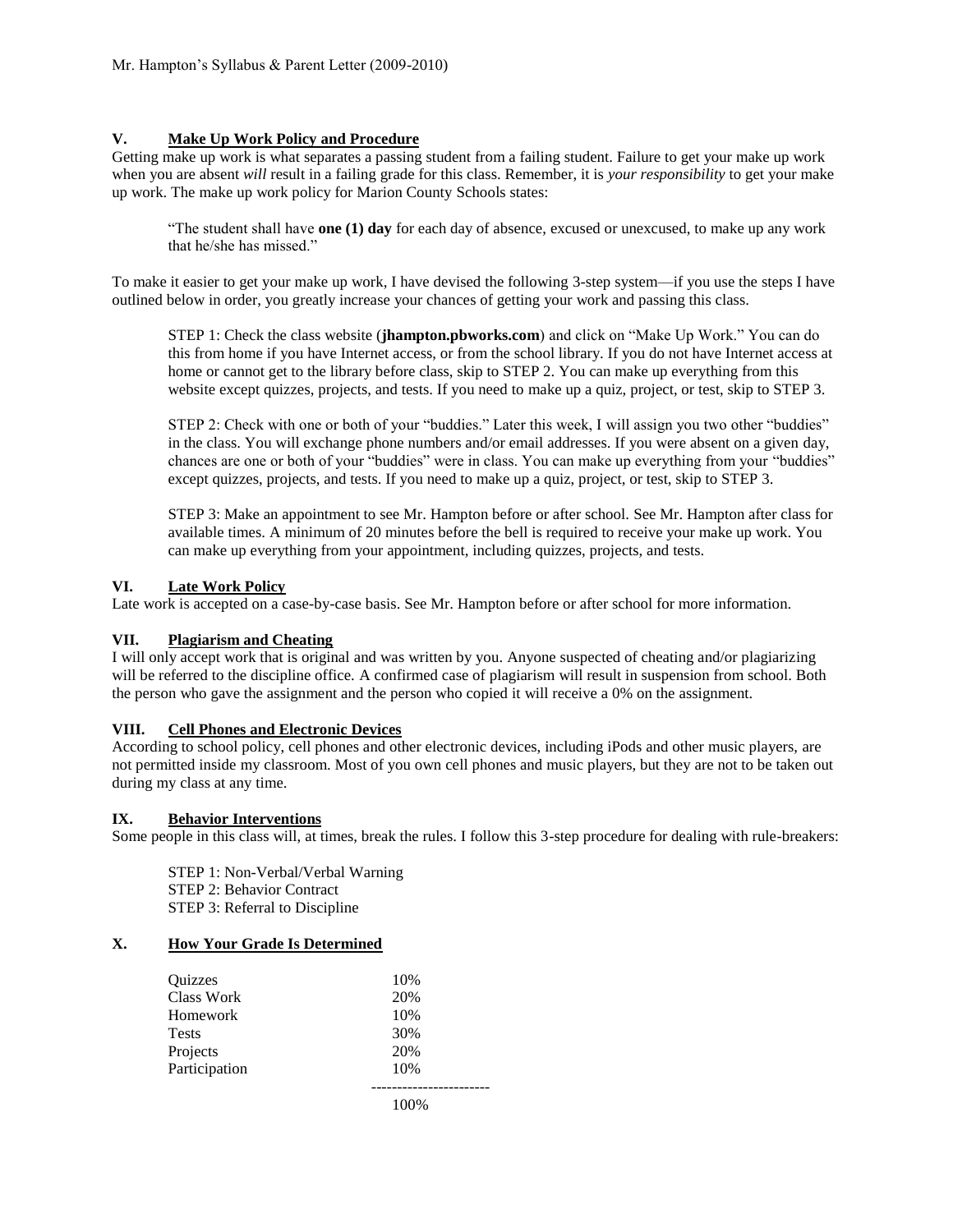# **Calendar**

Listed below is a summative calendar of the units we will be working on. This calendar is subject to change, especially as the year progresses. Check the calendar on the class website for more updated information.

| Unit                        | Name of Unit                       | Primary FCAT Standard(s)/Source(s)       | $Date(s)$ of Study |
|-----------------------------|------------------------------------|------------------------------------------|--------------------|
| $\Omega$                    | English II Policies and Procedures | N/A                                      | $8/24 - 9/4$       |
|                             | Becoming a "Good" Reader           |                                          |                    |
|                             | Fiction                            | Compare/contrast, cause/effect,          | $9/9 - 10/29$      |
|                             |                                    | complex plot elements, main idea,        |                    |
|                             |                                    | multiple sources, context clues          |                    |
| $\mathcal{D}_{\mathcal{L}}$ | Non-Fiction                        | Compare/contrast, cause/effect, main     | $11/2 - 1/15$      |
|                             |                                    | idea, author's purpose, research skills, |                    |
|                             |                                    | multiple sources, validity/reliability,  |                    |
|                             |                                    | persuasive devices, context clues        |                    |
| 3                           | <b>FCAT Writes Workshop</b>        | 5-paragraph essay practice               | $1/19 - 2/8$       |
| 4                           | <b>FCAT Passage Practice</b>       | Mastering FCAT-All standards             | $2/16 - 3/8$       |
| 5                           | Drama/Shakespeare                  | Julius Caesar                            | $3/11 - 4/1$       |
| 6                           | World War I                        | Johnny Got His Gun                       | $4/12 - 5/7$       |
|                             | World War II and The Holocaust     | Night                                    | $5/10 - 6/4$       |
| 8                           | Common End of Course Exams         | N/A                                      | $6/7 - 6/9$        |